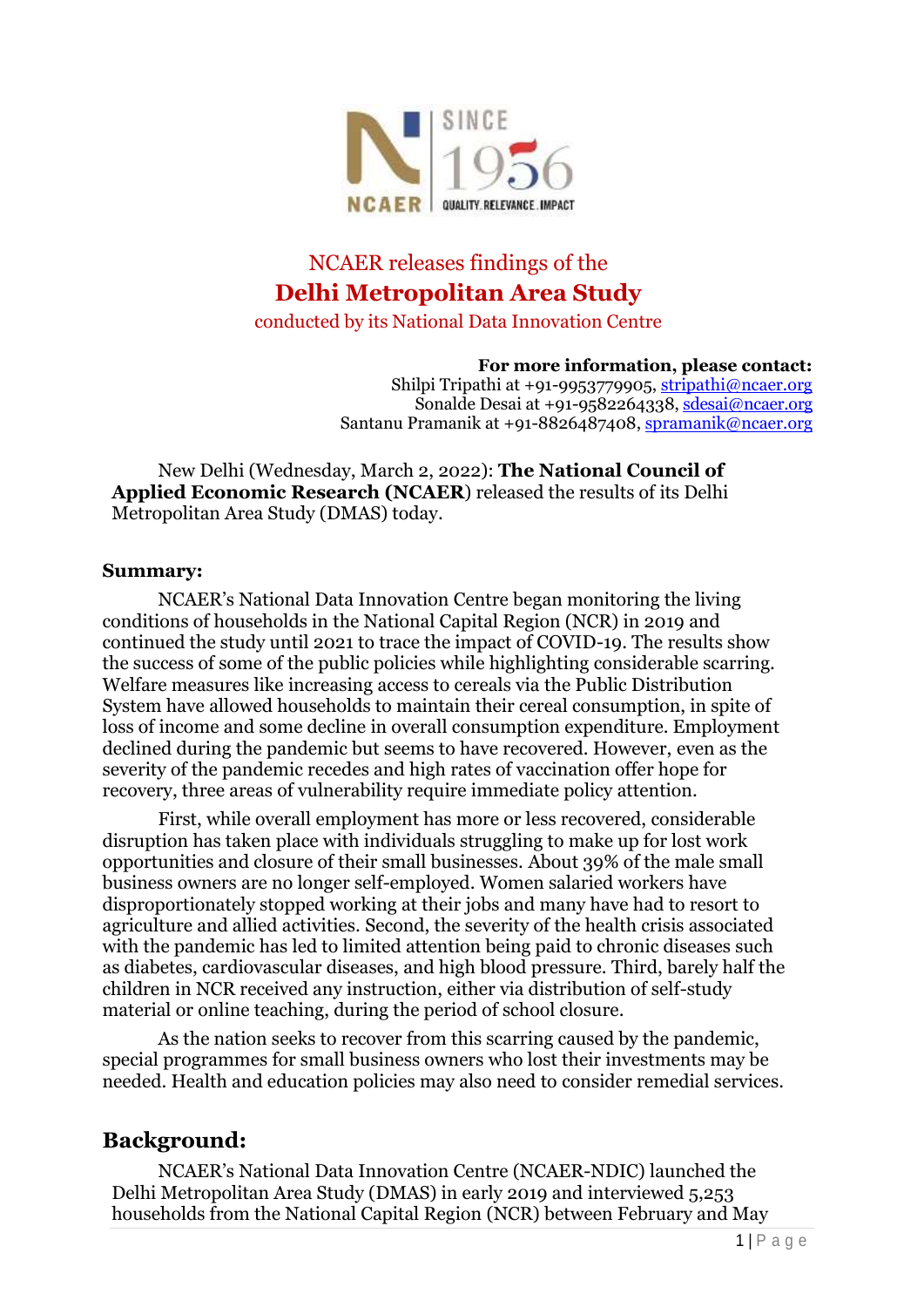2019 (baseline), posing questions about their income, expenditure, employment, education, and health conditions. Following the advent of the pandemic, 4,292 of the original households were interviewed again between August and November 2021 (endline) to evaluate changes in their household conditions and experiences during the pandemic. This 'before' and 'after' survey provides a unique opportunity to assess the impact of the pandemic on the lives of citizens in Delhi and other parts of NCR.

Over the past two years, individuals across the nation have witnessed unprecedented changes in the conditions under which they live, work, spend money on necessities, deal with health conditions, and educate their children. The impact of the pandemic on the people of Delhi has been exceptionally high due to high levels of infection during the second wave of the pandemic. As the health emergency subsides and the nation begins to recover gradually, it is essential to understand the magnitude of the impact and identify the areas requiring special attention to ensure a full recovery.

The target population of DMAS is NCR, comprising 31 districts, including the districts from the National Capital Territory of Delhi as well as surrounding districts from the States of Haryana, Rajasthan, and Uttar Pradesh. Results obtained from interviews conducted before and after the onset of the pandemic with 1837 urban and 2455 rural households in 12 districts of NCR highlight both the underlying strengths facilitating economic recovery and the vulnerabilities that need to be addressed.

### **Key Findings:**

# **Continued Support for the Initial Lockdown:**

NCAER's Delhi NCR Coronavirus Telephone Survey conducted in April 2020 had found that 87% of respondents supported the complete lockdown announced on March 24, 2020. Although this support has weakened somewhat over time, particularly among the poor, it still remains remarkably strong. DMAS asked the respondents, *"When the pandemic began, the government announced a nationwide lockdown on March 24, 2020, which continued for more than two months. Taking everything into consideration, do you think it was a good decision or a bad decision?"* More than 70% of the respondents said that it was a good decision. Even among the poorest who were most affected by the lockdown, 64% expressed support for it.

#### **The Success of Vaccination:**

After a period of initial hesitation and supply shortage, the vaccination drive appears to have gained momentum and has been notably successful. As per data collected during DMAS endline (August - November 2021), 81% of the NCR households reported that at least one member had been vaccinated with at least one dose; in 43% of the households, all the eligible individuals above the age of 18 had been vaccinated with at least one dose.

At the individual level, 63% of the eligible adults received at least one dose of vaccination and 24.6% were vaccinated with two doses. Among individuals who had not been vaccinated at the time of the survey, about 24% were planning to get vaccinated, 15% reported concerns about vaccine safety and efficacy, and 9% were worried about side effects.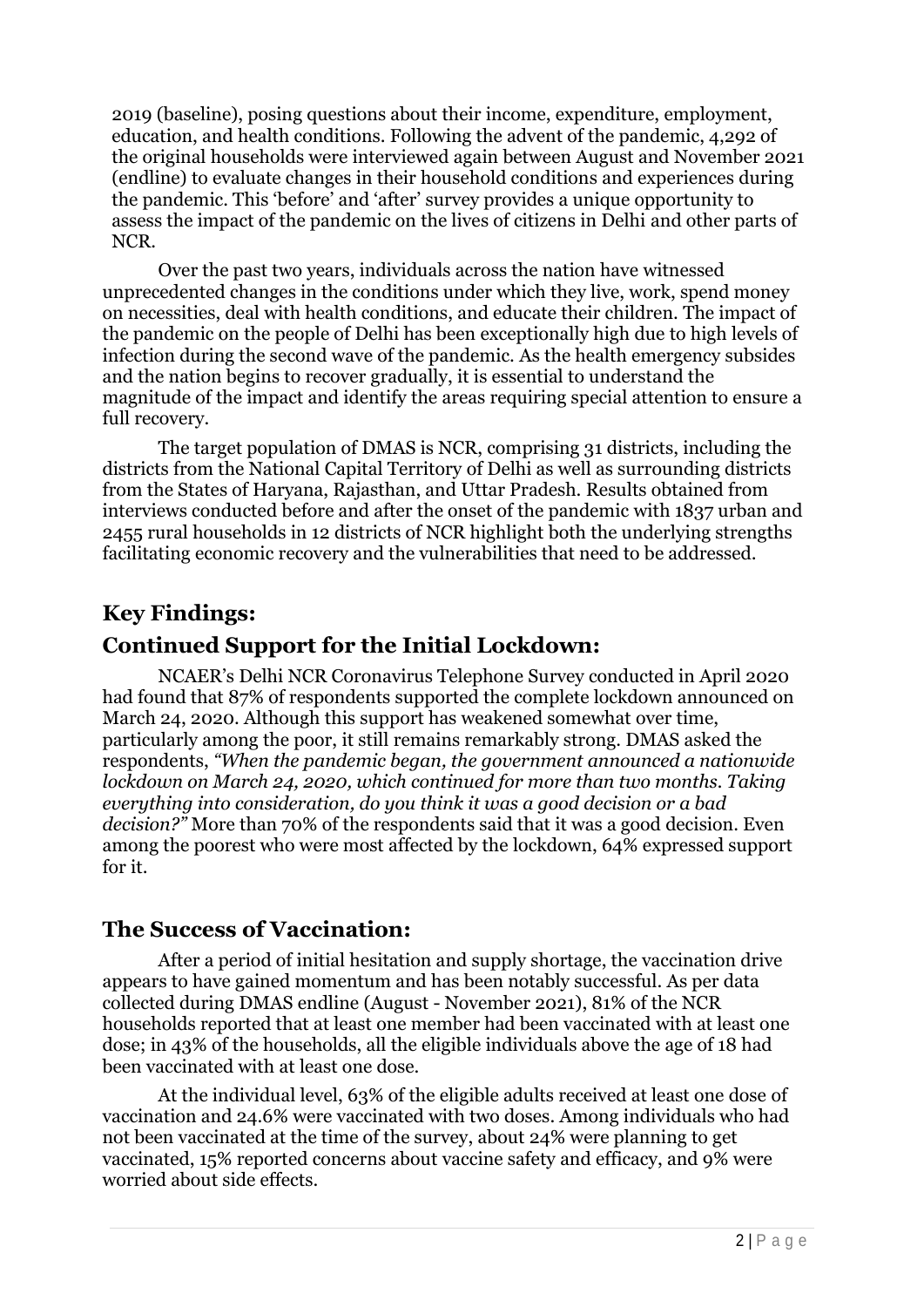### **Employment Has Recovered but Left Behind Some Scarring:**

The complete lockdown during March 2020 and the subsequent lockdown during the second Delta wave from April 2021 onwards affected employment, particularly in the urban areas. However, by August 2021, after the second wave subsided, employment had almost completely recovered. The work participation rate for men in the age group of 15-59 years, which had been 80% in the pre-pandemic period, had rebounded to 78% after the second wave; the corresponding figures for women were 44% and 43%, respectively.

However, the fragility of this recovery is highlighted by two observations. First, disease and lockdown reduced the number of days that individuals worked in 12 months. As compared to 2018-19, men worked 32 fewer days, and women worked 10 fewer days during 2020-21. Second, the pandemic ostensibly destabilised work for individuals in specific occupations, forcing some of them to seek other employment and pushing some others into unemployment. Among men, only 61% of the business owners could continue their businesses while over 80% of the farmers and 72% of the salaried workers were able to continue their prior occupations; for women, in addition to casual labour and business, salaried work also became precarious, with only 63% of them being able to continue as salaried workers, and 25% did not work at all.

#### **Safety Nets Have Worked to Maintain Food Consumption:**

A comparison of consumption patterns in 2018-19 and 2020-21 suggests that while real consumption has declined somewhat, most of this decline is related to discretionary items. Expenditure on food and on daily necessities have remained relatively stable.

 The per capita consumption of rice and wheat was 1.5 kg and 7 kg per person, respectively, in the pre-pandemic period, which has remained at almost the same level in the post-pandemic period, changing marginally to 1.6 kg and 6.6 kg per person, respectively. However, much of this stability comes on account of increased grain distribution via the Public Distribution System (PDS). The per capita purchase of rice and wheat from PDS increased by about 0.19 kg and 0.36 kg, respectively, for the Below poverty Line (BPL) card-holders, and by 0.17 kg and 0.86 kg, respectively, for the non-BPL households, while purchase from the market declined for both sets of households. Dr. Pallavi Choudhuri, Fellow, NCAER, notes that "at least in NCR, initial government actions to provide free grains helped sustain consumption."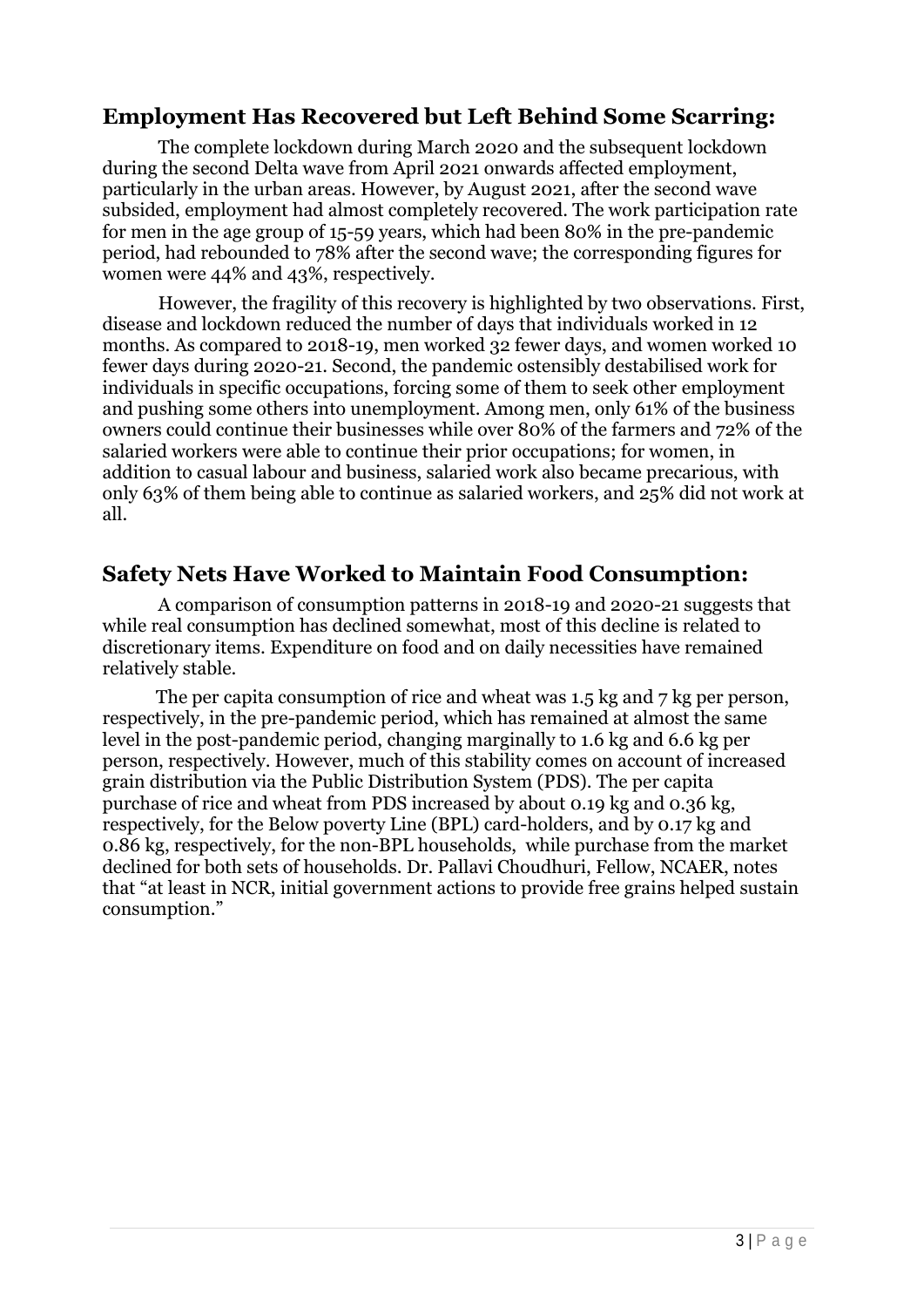

# **Health Vulnerabilities Increased, and Treatment Decreased:**

Debasis Barik, Fellow, NCAER, points out, "It is well recognised that individuals with preexisting conditions such as diabetes, high blood pressure and cardiovascular diseases were at a greater risk of COVID-19 complications. However, the impact of COVID-19 in precipitating and exacerbating these diseases is less well recognised." The DMAS study found that the proportion of individuals reporting high blood pressure had nearly doubled, from 2.9% to 4.4% among individuals above the age 15 years. Moreover, the proportion of individuals suffering from chronic conditions such as

cardiovascular disease, diabetes, or high blood pressure, who did not receive regular care and medication, increased substantially at the endline compared to the baseline (see attached Figure).

# **Learning Loss:**

While schools and teachers made great efforts at reaching students despite the health challenges they faced, learning losses stemming from pandemic-related closure of schools are likely to be vast. Among children aged 6-18 years, 17% either never enrolled or dropped out, and 32% were enrolled but did not receive any education during this period. Only 50% had access to either some learning materials or online classes. Dr Manjistha Banerji, Fellow, NCAER, commented, "NCR is one of the most privileged regions with regard to Internet connectivity and access to smartphones and devices. If half the children in this region did not receive any education during the pandemic, the condition of children in the rest of the country is likely to be even more worrisome."

#### **Priorities for the Recovery:**

Dr Sonalde Desai, Professor and Centre Director, NCAER-NDIC, argues that "As the nation struggles to recover from the effects of the pandemic, it is important to address three key areas—closure of small businesses, learning losses, and long-term health impacts—to address the scarring left behind by the pandemic."